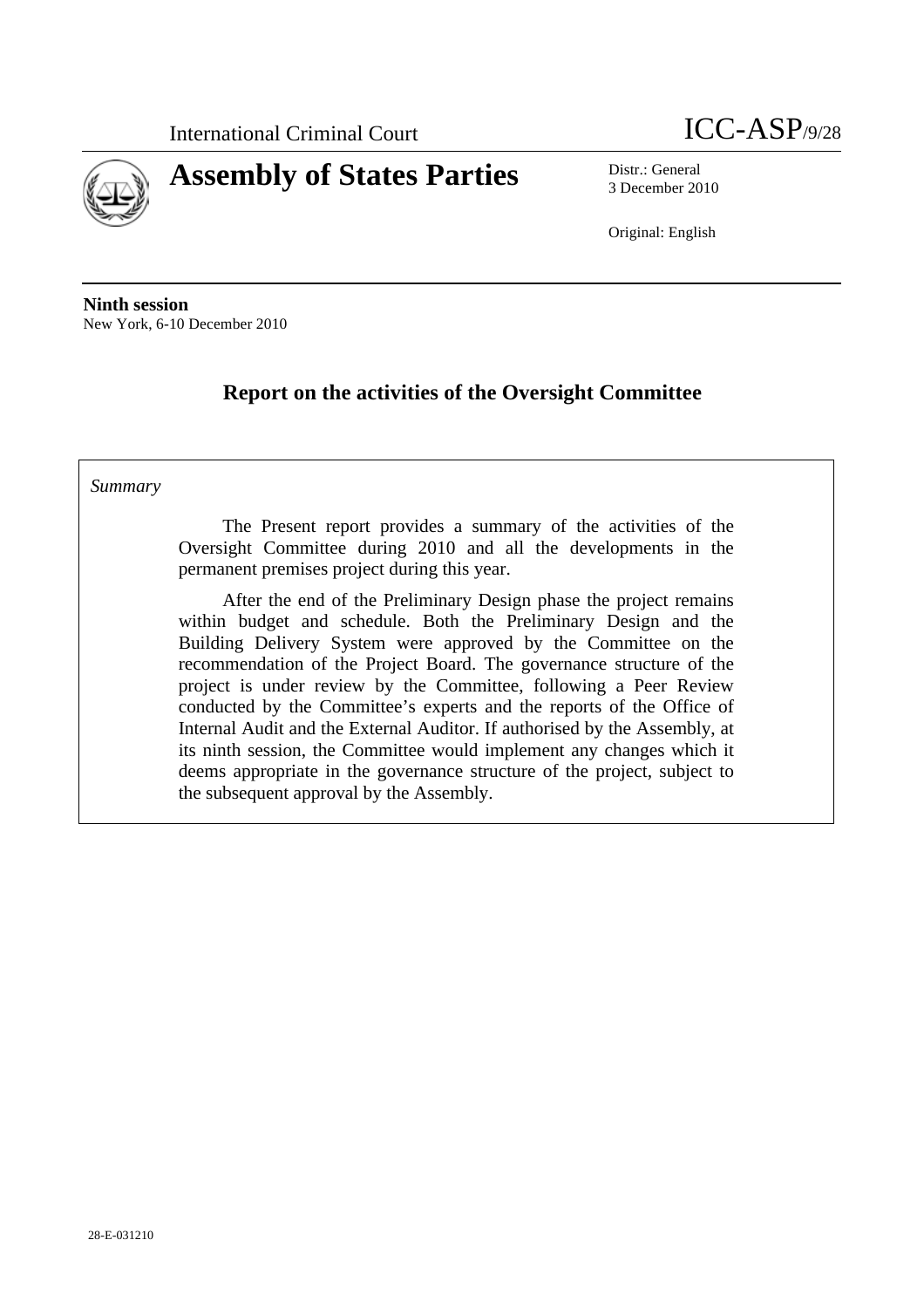## **I. Introduction**

1. At its sixth session, held in November/December 2007, the Assembly of States Parties established an Oversight Committee of States Parties (hereinafter "the Committee") as a subsidiary body of the Assembly to provide strategic oversight for the permanent premises project in accordance with annex II to resolution ICC-ASP/6/Res.1.<sup>1</sup>

2. The present report is submitted in accordance with resolution ICC-ASP/6/Res.1, annex II, paragraph 15, which provides that the Committee shall provide regular status reports to the Bureau and shall submit any draft resolutions or information to the Assembly through the Bureau. A draft resolution for consideration by the Assembly is contained in an addendum to this report.

3. Since the eighth session of the Assembly, held in November 2009, the Committee held two meetings under the Chairmanship of H.E. Mr. Lyn Parker (United Kingdom of Great Britain and Northern Ireland). As of January 2010, an additional 14 meetings were held under the Chairmanship of Mr. Martin Strub (Switzerland), who had been elected by the Committee to serve as Chairperson on 4 December 2009.

### **II. The Project**

#### **A. Selection of the architect**

4. In November 2009, during the eighth session of the Assembly, the Committee, in accordance with resolution ICC-ASP/7/Res.1, annex I, reached its final decision in the selection of an architect by awarding the contract to schmidt hammer lassen architects, the second prize-winner of the architectural design competition.

5. At its eighth session, the Assembly took note of the decision of the Committee to request the Project Board to finalize the negotiations, including on the terms and conditions of the contract, with schmidt hammer lassen architects.

6. The decision of the Committee led to formal complaints from Ingenhoven Architects and Wiel Arets Architects. On 7 January 2010, Ingenhoven Architects initiated legal proceedings against the Court, the host State and schmidt hammer lassen architects before the District Court of The Hague, which were withdrawn at a later stage. Wiel Arets did not undertake any further action against the Court.

7. The Committee gave its necessary agreement, in accordance with resolution ICC-ASP/7/Res.1, annex I, paragraph 6, and resolution ICC-ASP/8/Res.5, paragraph 1, to the signing of the contract between the Court and schmidt hammer lassen architects for the design of the permanent premises. The signature of the contract was announced on 8 March 2010 during a press conference held in The Hague.

#### **B. Finalization and approval of the Preliminary Design**

#### **1. Presentation of the Preliminary Design**

8. At the thirteenth meeting of the Committee, held on 16 November 2010, the architect, Mr. Bjarne Hammer, made a presentation of the Preliminary Design which had started in March and finalised in October 2010, taking as a starting point the functional brief, and after seven months of intensive work with the user groups and the Municipality of The Hague. He explained that the project tried to reflect the Court's values. The building would have an iconic value on its own, blend with the local environment (the sea, dunes, city of The Hague), and be a fantastic workplace for the staff (all offices would have a view). The building would reflect the Court's values: icon, human dignity, openness (which was achieved through transparency, the absence of fences and the excellent daylight

 <sup>1</sup> *Official Records of the Assembly of States Parties to the Rome Statute of the International Criminal Court, Sixth session, New York, 30 November - 14 December 2007* (ICC-ASP/6/20), vol. I, part III, ICC-ASP/6/Res.1, para. 5 and annex II.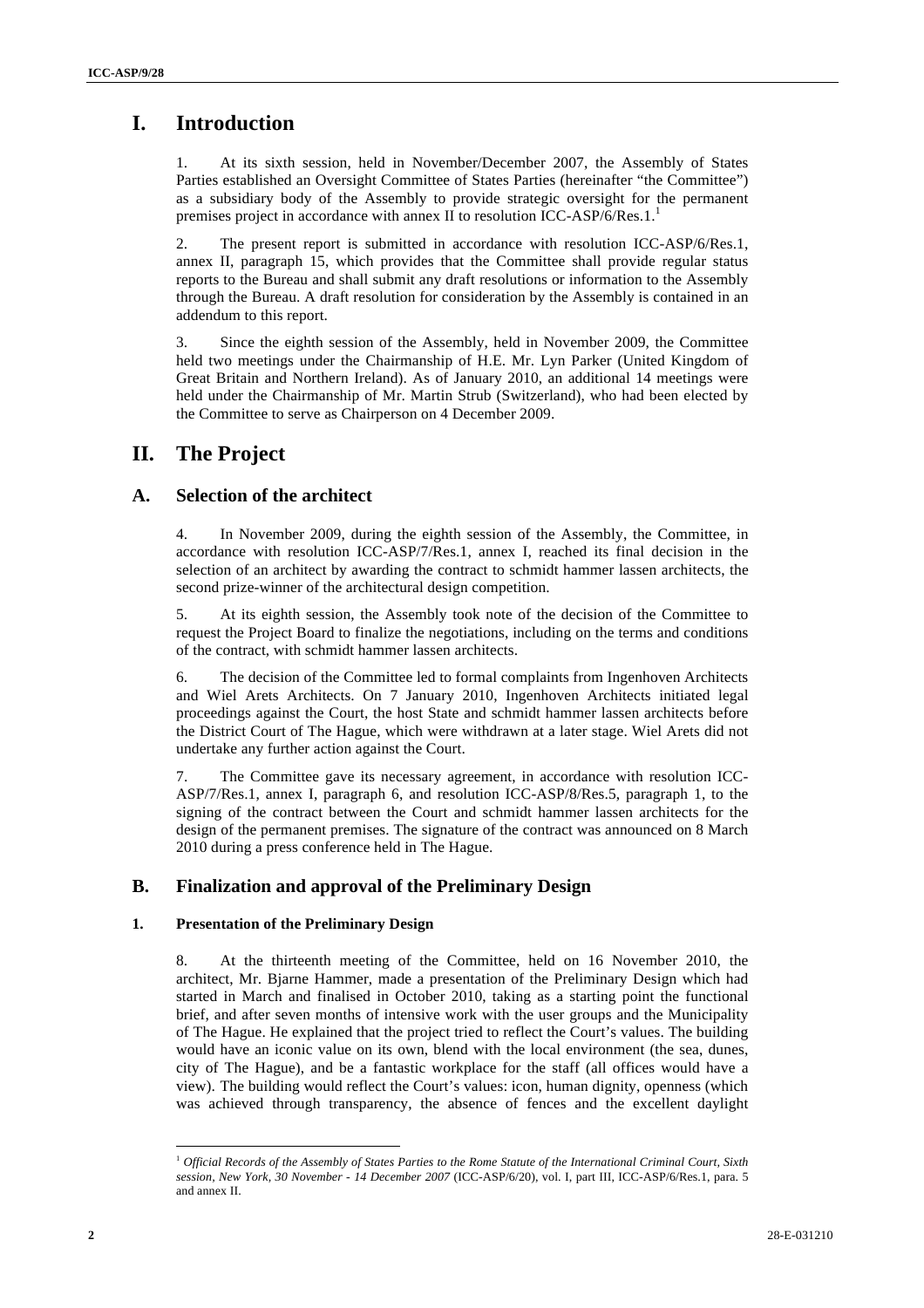situation), global (meaning diversity), safety (having top security not visible from a 3 distance and integrating the different elements in the surroundings), and credibility.

9. One of the main changes introduced in the Preliminary Design, as compared with the original brief, was the change in location of the staff parking and warehouse, which would now be placed on the eastern part of the terrain together with the bicycle parking, visitor parking and couches and satellite vans. This change, in the architect's view, would provide more day to day security. All the functions would be integrated in the landscape and not be visible. The secure drop-off entrance would remain the same as originally planned. Another key modification was a basement backbone, which had been envisaged to provide a sort of "spinal cord" connecting the whole building logistically and with the warehouse.

10. The ground floor would accommodate the main entrance and lobby, library, restaurant (very open and transparent), and open spaces between buildings with their parterre gardens. The first floor would be the main connecting floor from which each building office could be accessed. The office floors in each building would be articulated around a central core of common services such as lifts, toilets, kitchenettes, etc. The flexible floor plan permitted to have different sizes of offices as well as larger or smaller meeting rooms.

11. The Courtroom tower would accommodate one large court room in the ground floor in addition to two smaller court rooms, one on top of each other, on the second and third floors, as well as a media centre with the possibility of being converted into an additional fourth court room in case of necessity.

12. The landscape would be, in a sense, an artificial landscape trying to replicate as much as possible the original landscape consisting of parabolic dunes, extensive dune valleys, trees, bushes and grass. There would be paths through the dunes, and water ponds. Finally, the architect explained that the Plaza in front of the building would be the way to get to the entrance of the building for staff members and visitors, as well as the access for VIP's cars, etc. It would be also the first feature to reflect the iconic value of the building. An overview of the future permanent premises, at the site, is attached as annex I.

#### **2. Surface area of the Preliminary Design**

13. At the eleventh meeting of the Committee, the Project Director explained that the total gross area for the project had gone from roughly 46,000 m2, as set out in resolution ICC-ASP/6/Res.1, up to approximately 50,000 m<sup>2</sup>. In the Project Director's opinion, this increase in square meters would have no consequences for the total costs since the design had, achieved a very efficient ratio between façade and floor space. The rise in square meters was due to the fact that the court rooms and the logistics required more circulation space. However, the Project Director argued that this increase was defendable and could not be avoided without eliminating one or other necessary functional feature of the project.

#### **3. Timeliness of the Preliminary Design**

14. The process of analysing, changing and defining new requirements was delayed in the first stages of the Preliminary Design phase due to a lack of resources in the Court's organization. After receiving, on 7 July 2010, new requirements for the Courtroom tower and the office buildings, schmidt hammer lassen architects analysed the consequences for the planning of the Preliminary Design. In a letter dated 16 July 2010, the architect stated that the changes would cause a delay of 5 to 6 weeks to the design. In a combined effort, by all parties, it was possible for the architect to finalize the Preliminary Design on 27 October 2010, i.e. one month after the original deadline.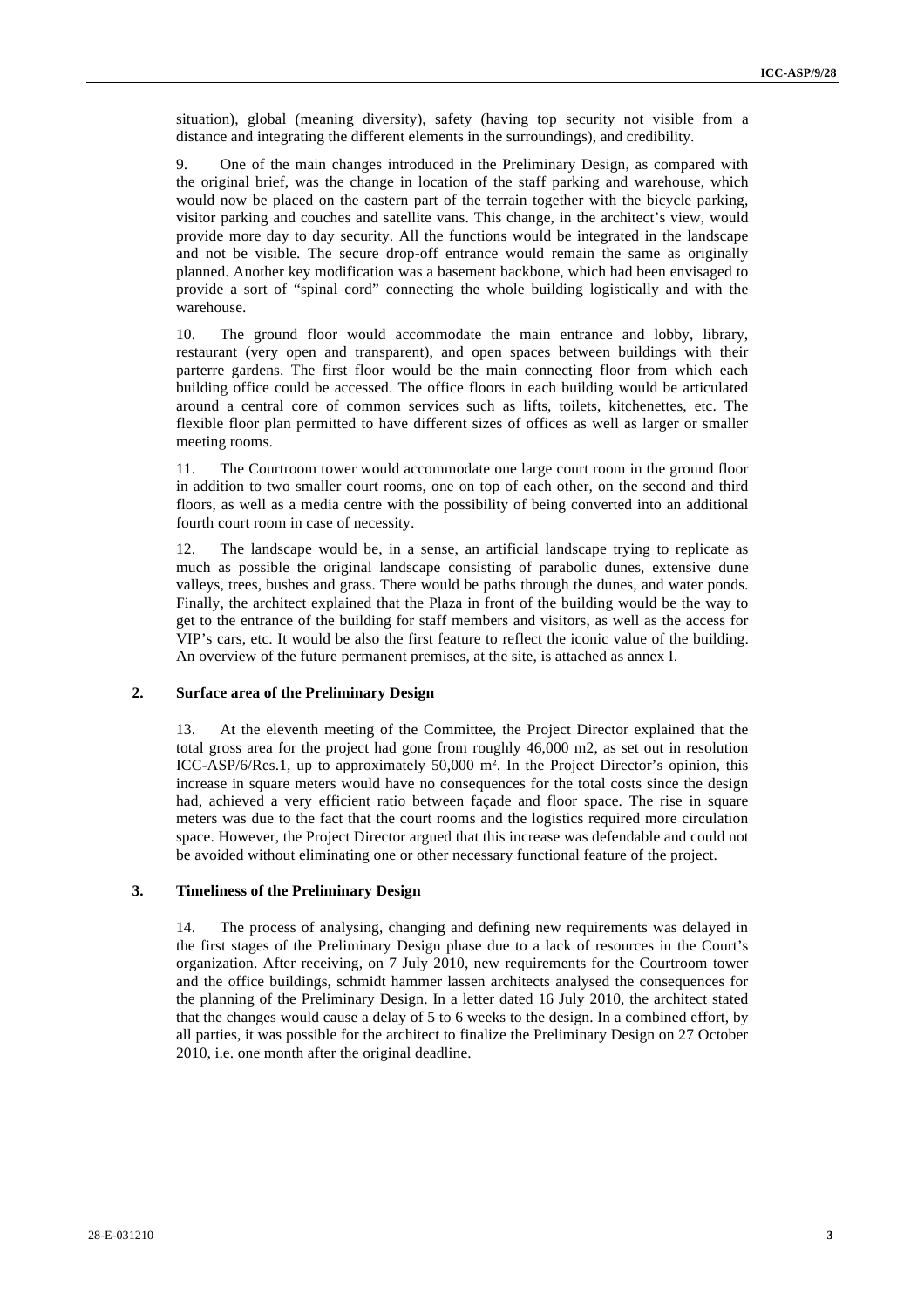#### **4. Cost of the Preliminary Design** <sup>4</sup>

15. In addition to the  $\epsilon$ 92 million (approximately 90% of the total construction costs, price level at 1 January 2009), which provided the basis for the design competition, an additional  $\epsilon$ 10.7 million (approximately 10% of the total construction costs) were reserved in the budget as a "cushion" for extra requirements to be used in different phases of the project (see annex II).

16. During the discussions leading to the finalization of the Preliminary Design, between the Court, as future user of the premises, and the design team, changes to the requirements were made and extra requirements were put forward. Accordingly, the Project Director decided to raise the budget for construction, during the preliminary design phase, from  $\epsilon$ 92 to  $\epsilon$ 95.39 million by using resources available in the cushion in a 33% ( $\epsilon$ 3.39 million).

17. It was decided also that the rest of the cushion would be set aside for the Final Design, Technical Specifications and Execution phases to cover different items in need of further development such as security, interior, catering, ICT/AV plan, commuting plan, landscape, etc.

18. On 27 October 2010, the design team presented the final Preliminary Design. The costs of the design were assessed by the Project Manager at  $\epsilon$ 98.7 million, that is to say, with a cost overrun of  $\epsilon$ 3,31 million over the available budget of  $\epsilon$ 95.39 million.

19. Cost cuttings were discussed in several meetings of the working groups and the Project Team. Based on these discussions, the Project Manager held meetings with the design team to find adequate solutions. The result of the assessment was presented in the Project Board meeting of 18 November 2010, together with a list of options to lower cost both by making adjustments to the design, and by changing some of the requirements, thus leading to a package of possible savings in the amount of  $\epsilon$ 3.31 million.

#### **5. Approval of the Preliminary Design**

20. The Committee considered the approval of the Preliminary Design at its 14th meeting, held on 24 November 2010. The Committee had before it a letter from the Project Director, dated 23 November 2010, making recommendations to the Committee on the approval of the Preliminary Design, and summarizing the Stage Report prepared by the Project Manager, dated also 23 November 2010.

21. Regarding the design and quality assessment, the Project Director indicated that the design offered a very good solution for the requirements defined by the Court, and provided efficient solutions allowing for good cost and quality balance. The Project Director recommended the approval of the design, which gave enough flexibility to incorporate adjustments if needed. He also pointed out that some pending detailed items related to functionality, security and sustainability would be solved or finalized before the beginning of the Final Design phase.

22. The Project Director explained that the Preliminary Design was accompanied by a risk register at different levels of the project management in order to provide a good oversight of the risks identified, which would be updated before the Final Design phase.

23. As regards the cost assessment, the Project Director referred to the cost overrun in the amount of  $\epsilon$ 3.31 million identified by the Project Manager over the approved  $\epsilon$ 95.4 million budget for the Preliminary Design phase. He offered a list of eight items where savings could be found.

24. After considering all the items in the list, and in agreement with the Court, the Committee approved the Preliminary Design with the following conditions and reservations:

(a) Cost cuttings from the list presented by the Project Director were approved as follows: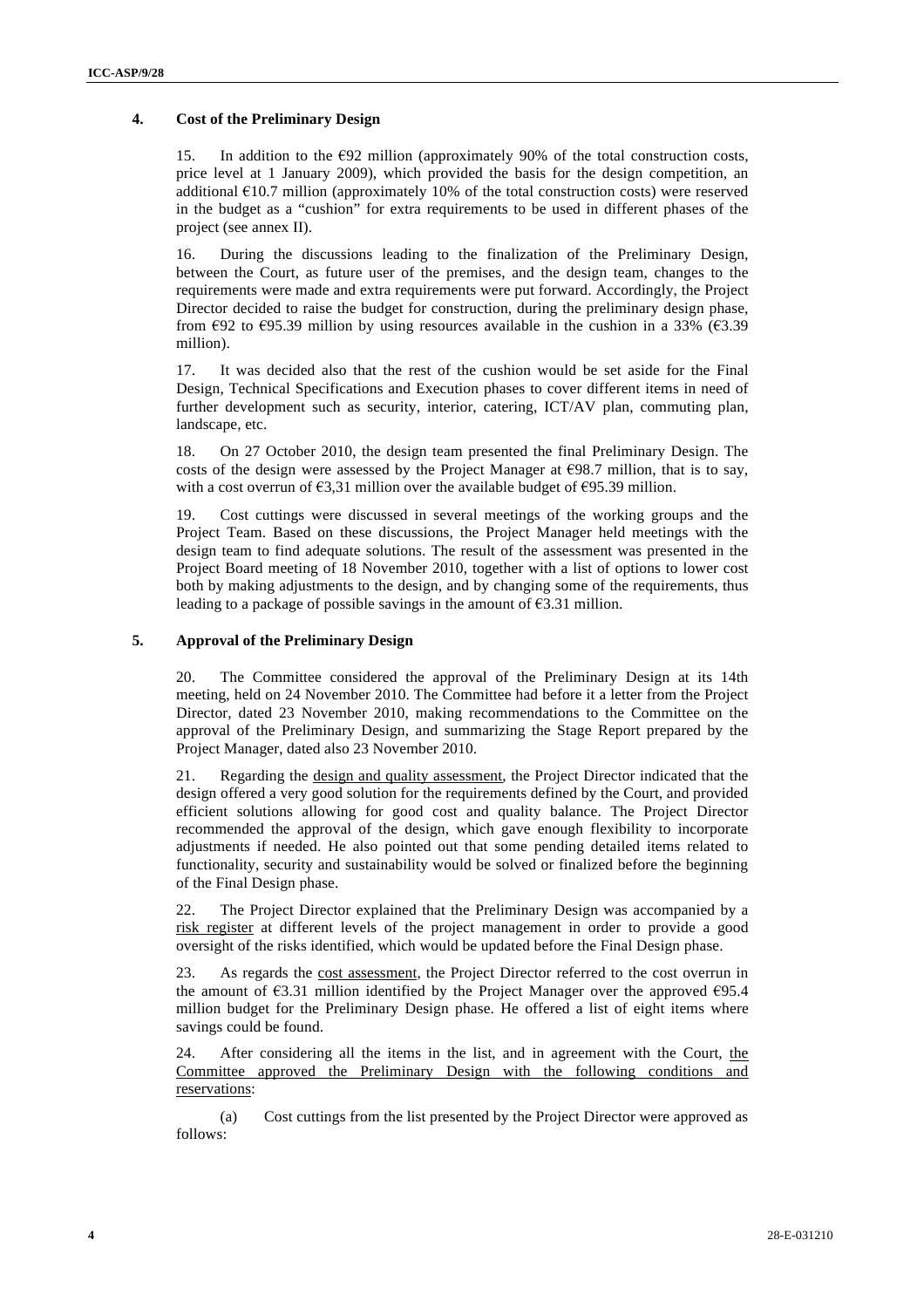|     | <i>Item</i>                                                     | Saving (EUR) |
|-----|-----------------------------------------------------------------|--------------|
| 1.  | Parking and warehouse not covered by sand                       | €1,500,000   |
| 3.  | No gas extinguishing in SER rooms                               | €300,000     |
| 4.  | No burglary protection $1st$ floor                              | €100,000     |
| .5. | Lower ceilings for the top three floors of the Court room tower | €250,000     |
| 6.  | Reduction of scenic public lifts from 4 to 2                    | €320,000     |
| 7.  | No provision for $2nd$ staff entrance and related lobby         | €201,000     |
| 8.  | No child care in the permanent premises                         | €300,000     |
|     | <b>Total savings</b>                                            | €2.971.000   |

In view of the clarifications provided by the Project Director, the Project Manager and the Court, the Committee decided to reduce the number of scenic public lifts in the Courtroom tower by 2 instead of 1 lift as originally proposed by the Project Director (the extra saving in the amount of  $\epsilon$  160.000 is already incorporated under item 6 in the table above).

The Committee was of the opinion that further reduction in the number of lifts of the Courtroom tower could be achieved, while respecting the requirement of separating parties during the hearings. Accordingly, the Committee requested the Court to reexamine this issue with the user groups during the Final Design phase of the project and to report back to the Committee as soon as possible.

The Committee decided to leave out of the Preliminary Design the second entrance for staff in the understanding that if Court felt very strongly about it, it should present a new requirement, together with the cost involved (both in terms of construction, equipment and future operating costs). In this regard, it was pointed out that the current requirement on this item was that the design would be able to accommodate a future second entrance, not that the second entrance would be part of the project at this moment.

(b) In view of the different views expressed by the Project Director and the Court on the convenience of outsourcing the second MER and the related emergency power generator, as per the list of savings proposed by the Project Director, the Committee requested the Court and the Project Director to review this matter jointly, with the condition that should the second MER not be outsourced, additional savings would have to be found to get the Preliminary Design down at least to the budget of  $\epsilon$ 95.4 million.

|          | Item                                                               | 'EUR<br>$\sqrt{OSt}$ |
|----------|--------------------------------------------------------------------|----------------------|
| <u>.</u> | cing $2^{nd}$ MER and corresponding emergency power<br>Jutsourcing | €500.000             |

The Court would provide, in cooperation with the Project Director, a list of items where additional cost savings could be achieved. The Project Director and the Court would present the Committee, at its following meeting, with the options to reach at least the  $\epsilon$ 3.31 million in savings as mandated by the Committee.

(c) The Committee requested the Project Director and the Court to re-examine the layouts of the court rooms, and specifically the situation of the public and number of seats in the public galleries, which seemed to depart from the usual standards in a court of law. Additionally, the Committee requested to be informed whether different court room lay outs could achieve further savings.

(d) The Committee requested the Project Director and the Court to confirm the requirement in the functional brief related to the Conference centre, which had translated, in the Preliminary Design, into a conference space for 350 people, which was too small for holding sessions of the Assembly, but seemed too big for the normal business of the Court, included the meetings of The Hague Working Group.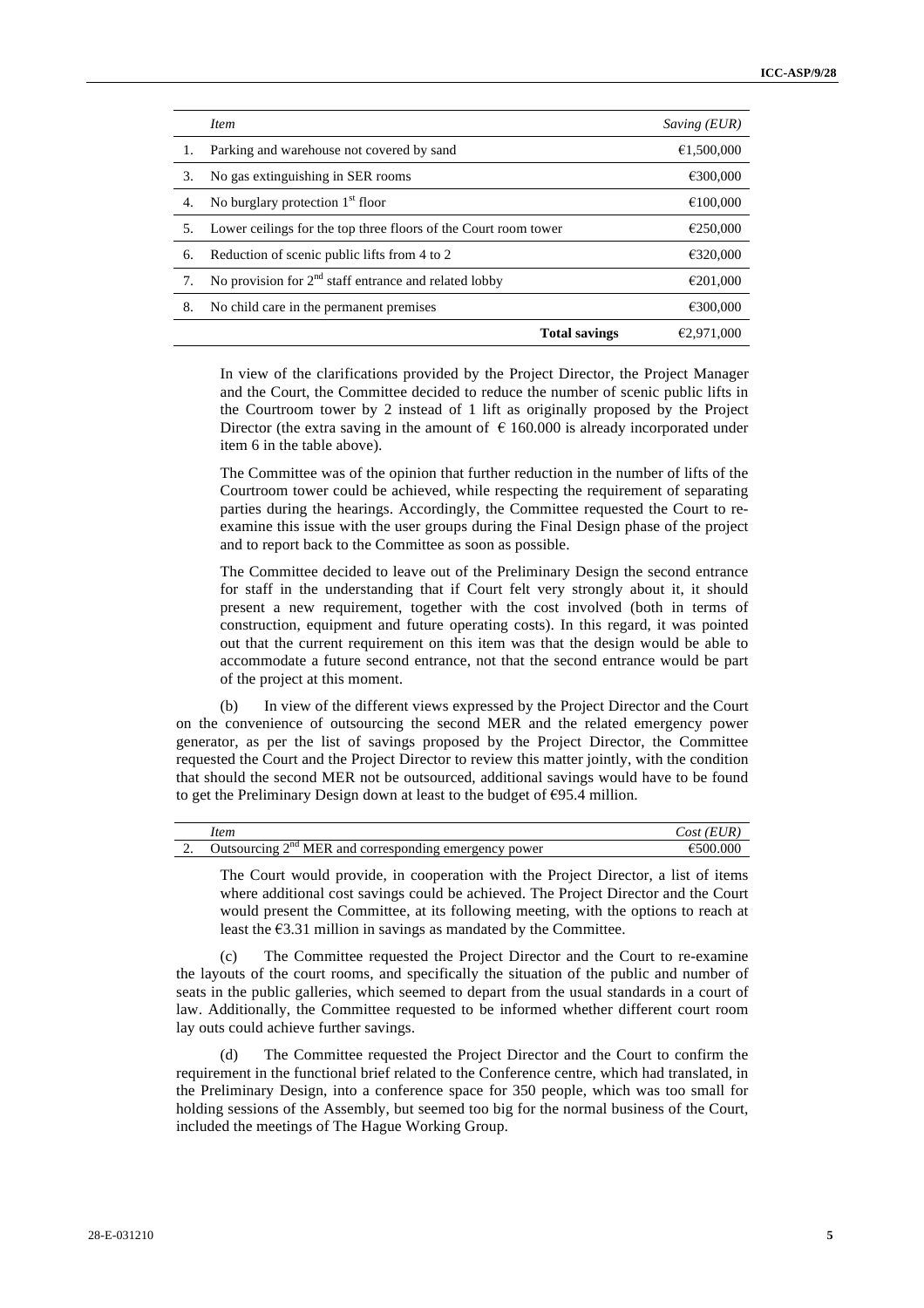#### **C. Decision on the Building Delivery System (BDS)** <sup>6</sup>

25. At its thirteenth meeting, held on 16 November 2010, the Committee heard a presentation on the building delivery system (BDS) of the project by the Project Manager, who explained that the BDS referred to the moment when the contractor was tendered thus determining the distribution of responsibilities between client and contractor.

26. For the permanent premises project, three models had been examined through a series of workshops with the involvement of all parties in the project (project management, design team, host State, PDO, POPP, Procurement, Legal and independent experts): a) Traditional System (construction only), b) Design and Build, and c) Engineering and Construct.

27. The Project Board recommended the Engineer and Construct model after having considered the main aspects of the different BDS models, the situation of the project and the project risk register. The Engineer and Construct model guaranteed the buildability of the design and the influence of the Court until the definition of the technical specifications. Under this model, the design team, after completing the design, would become part of the constructor's organization. On the other hand, it was too late to opt for the Design and Build model in the current stage of the project. The independent expert present at the meeting supported the recommendation.

28. The Committee considered the approval of the Building Delivery System at its fourteenth meeting, held on 24 November 2010. The Committee had before it a letter from the Project Director, dated 23 November 2010, recommending the adoption of the Engineer and Construct model which had been endorsed by the Project Board at its 18 November meeting.

29. The Project Director explained that the main reason to recommend this model was to avoid risks during the construction phase. However, this system also provided a better chance to shorten construction time because of the technical solutions that could be found by the general contractor.

30. The Committee approved the Engineer and Construct model, as recommended by the Project Director and endorsed by the Project Board.

#### **D. Demarcation list**

31. The Project Manager made a presentation on the demarcation of cost at the thirteenth meeting of the Committee, held on 16 November 2010, which was related to the user investment on user equipment (security installations, ICT and AV equipment, etc) and loose furniture. User equipment and loose furniture, together with operational costs (i.e., cost of moving) constituted the expenses commonly referred to as "box 4", not included in the  $\epsilon$ 190 million budget.<sup>2</sup> The investment cost in box 4 could be covered either by the annual budgets of the Court, or by a budget with a one-time investment.

32. The Project Manager stressed that user equipment and loose furniture should be defined by the Court as soon as possible since some of the items (such as those for internal security) had consequences for the Final Design and the Execution phase of the construction project. The Court should also decide which items from its current premises would be re-used in the new premises and which ones would have to be purchased.

 <sup>2</sup> *Official Records … Sixth session… 2007* (ICC-ASP/6/20), vol. I, part III, resolution ICC-ASP/6/Res.1, preambular para. 12; *Official Records … Seventh session… 2008* (ICC-ASP/7/20), vol. I, part III, resolution ICC-ASP/7/Res.1, preambular para. 4; *Official Records … Eighth session… 2009* (ICC-ASP/8/20), vol. I, part II, resolution ICC-ASP/8/Res.5, operative para. 10.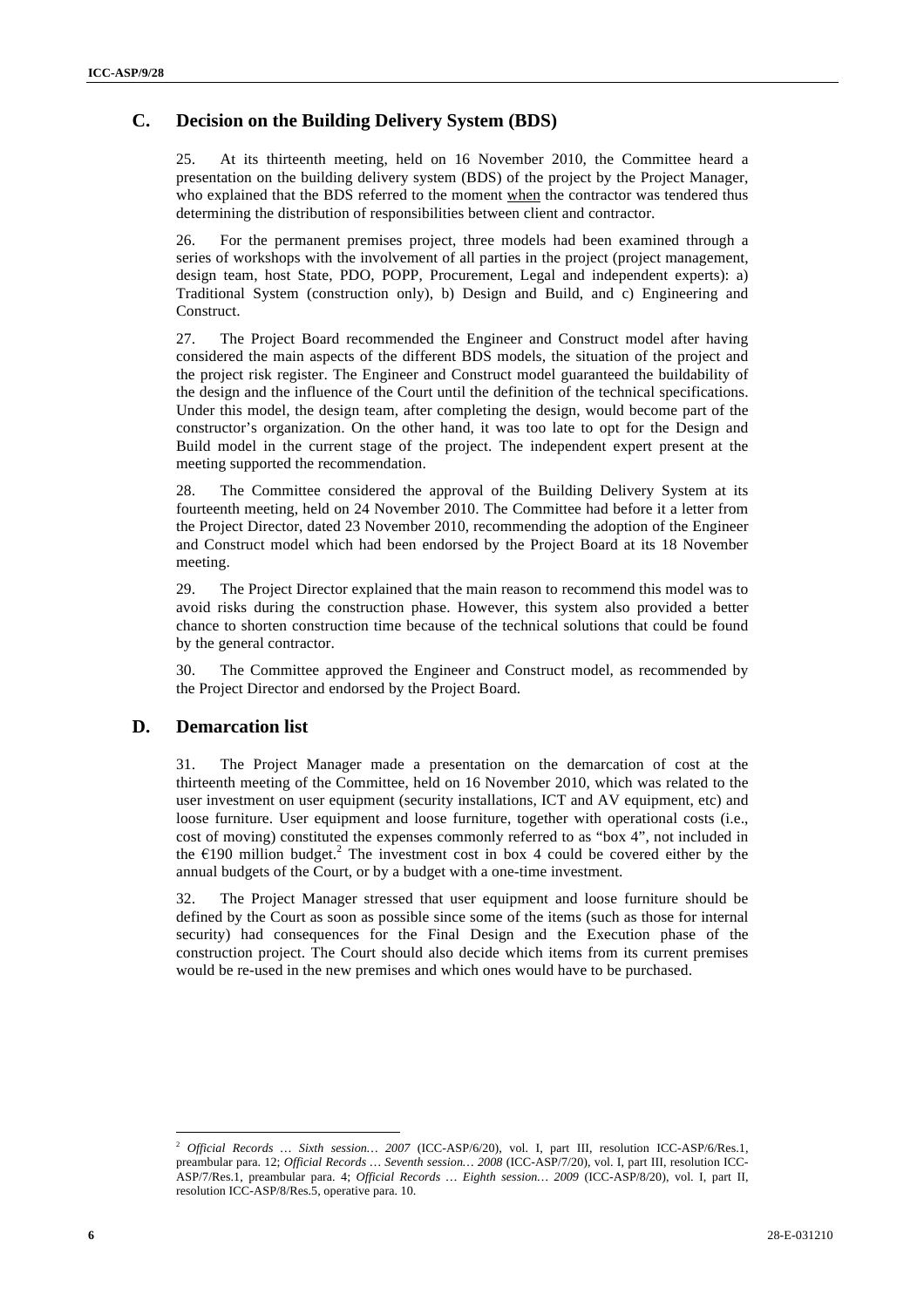#### **E. Zoning plan** <sup>7</sup>

33. At its seventh meeting, held on 7 June 2010, the Committee observed that the Project Director had filed a formal complaint with the Municipality of The Hague concerning the zoning plan. The Project Director indicated that the Municipality of The Hague had based the current zoning plan on the competition design, which resulted in less square metres being available for, inter alia, the Courtroom tower and the security booth. The Committee was informed that discussions with the Municipality were ongoing and that, in the view of the Project Director, the issue should be resolved soon.

34. The Committee noted with concern that district heating was not available in the vicinity of the Alexanderkazerne site, which could have a significant financial implications as well as an impact on the sustainability of the project. The Project Director indicated that, at the time of the architectural design competition, the Municipality had confirmed that district heating would be in place. Discussions with the Municipality and the host State on this issue were ongoing.

#### **III. Financial issues**

#### **A. Financial reporting by the Project Director**

35. At its fifth and sixth meetings, held on 5 March and 13 April 2010, respectively, the Committee considered the financial reports for 2009 and for the first quarter of 2010, submitted by the Project Director's Office. The reports provided information on the funds drawn from the host State loan, the accrued interest, the expenditures for the project and the status in one-time payments.

36. The Oversight Committee requested the Committee on Budget and Finance, at its fourteenth session, to provide advice on the level of detail required in financial reports and to assist in identifying any missing elements that merited inclusion in future reports.<sup>3</sup>

37. The Committee on Budget and Finance noted that the financial reports were difficult to understand given the state of information provided. In its advisory capacity, the Committee on Budget and Finance recommended that the financial reports "contain more background information, be forward-looking and reference the risks of the project, as well as the measures that had been taken to overcome them." The Committee on Budget and Finance further recommended that future reports contain information on financial savings, for example resulting from a lower inflation rate than the initially anticipated.<sup>4</sup>

38. At its seventh meeting held on 22 June 2010, the Oversight Committee considered the third Project Director's Office report, for the second quarter of 2010. The report provided an update on the activities of the permanent premises project with a focus on the financials aspects of the project as per the end of the second quarter of 2010. In line with the CBF recommendations, the report included an overview of the main current challenges experienced within the project and proposed actions for mitigating risks, highlighting also the future activities of the project. Finally, the report included a separate budget with the escalation in the past and an estimate of the escalation up to the moment the building would be handed over to the Court.

39. At its fourteenth meeting, held on 24 November 2010, the Oversight Committee considered the fourth report of the Project Director, dated 23 November 2010, which provided an update of the project, a summary of activities of the PDO during 2010, and financial information for the third quarter of 2010. The report included also an overview of the current main challenges for the project and recommendations to mitigate those.

40. The Project Director stressed that the project remained within budget and that no use of the host State loan would have to be made until 2012 in view of the current level of onetime payments received by the Court.

<sup>-&</sup>lt;br>3 <sup>3</sup> ICC-ASP/9/CBF.1/5, para. 24.

<sup>4</sup> ICC-ASP/9/5, para. 86.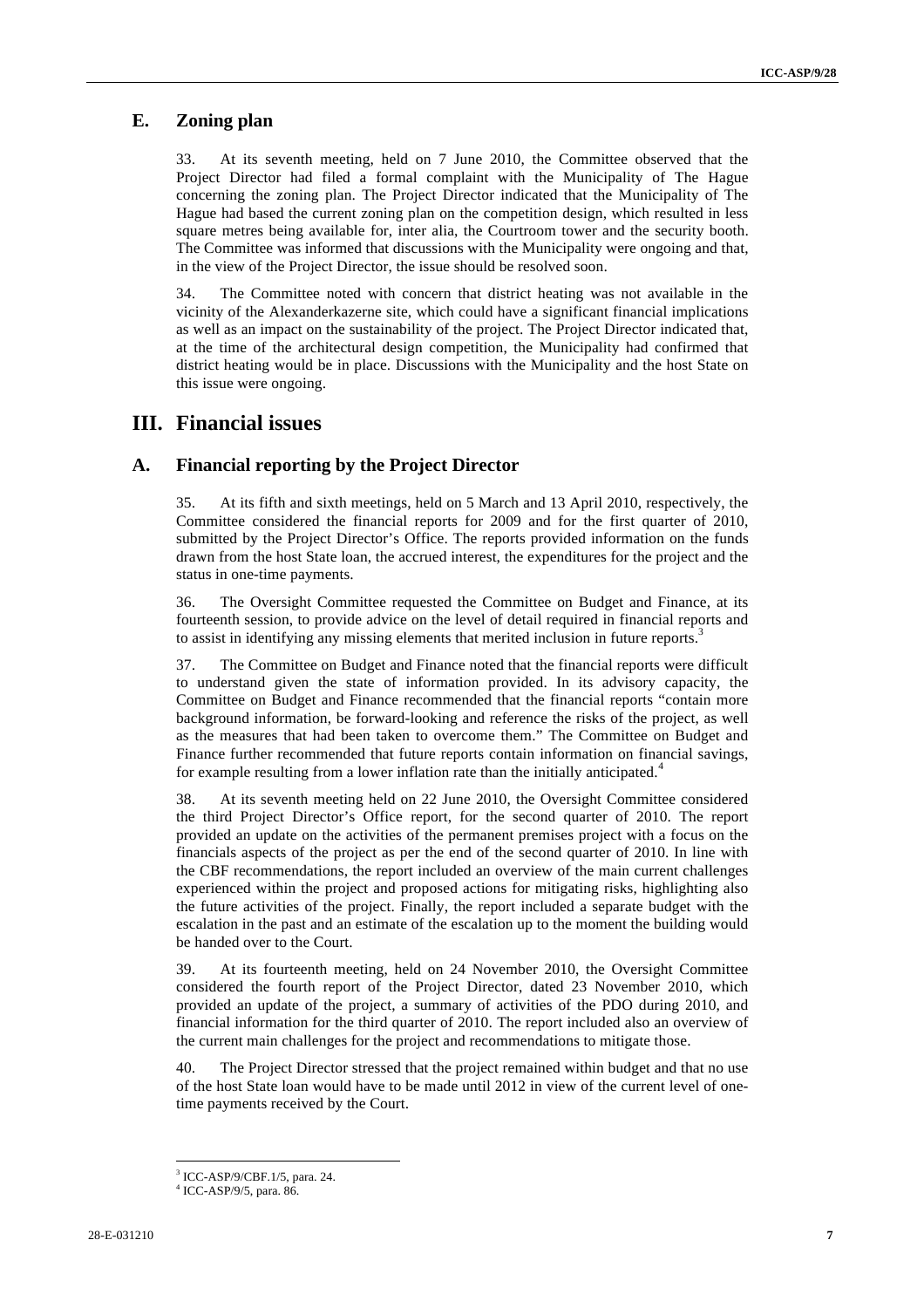#### **B.** One-time payments and host State loan **blues and host State loan**

41. At its seventh session, held in November 2008, the Assembly of States Parties, in resolution ICC-ASP/7/Res.1, paragraphs 6 and 7, invited States Parties to consider making a one-time payment equal to their share in the value of the total estimated overall construction costs, subject to an adjustment once the final cost of the project was determined. Upon recommendation of the Oversight Committee, the Assembly adopted, at its resumed eighth session, resolution ICC-ASP/8/Res.8, extending the date for States Parties to opt for one-time payments to 15 October 2012.

42. Following a query by the Oversight Committee at its sixth meeting, the Project Director informed the Committee, at its seventh meeting, held on 22 June 2010, that the host State had accepted the proposal that, in light of the incoming one-time payments, funds that had been drawn from the host State loan be returned to the host State so as to avoid the accrual of interest in the years 2010 and 2011.

43. As at 29 November 2010, 25 States Parties have selected the option of a one-time payment of their assessed share, representing a total value of  $\epsilon$ 32,395,647. As at the same date, one-time payments, partial or in full, have been received from 17 States Parties, totaling  $E17,639,906$ . More details on the options and received one-time payments are provided in annex III.

44. The most recent schedule for the use of funds deriving from one-time payments and the loan is provided in annex IV. Given the current committed one-time payments and the one-time payments already received, annex IV shows that the project can be financed with the one-time payments, without having to make withdrawals from the host State loan in 2010 and 2011.

45. Regarding the realisation of the estimates, the cash flow scheme, incorporated as annex I to the draft resolution on permanent premises<sup>5</sup>, shows the expenditures realized in 2009 and 2010, as per the previous estimates. From the year 2011 onwards, the cash flow scheme shows the prediction of expenditures, in accordance with the approved Building Delivery System and time schedule.

#### **C. "Cost versus delay" model**

46. At the thirteenth meeting of the Committee, held on 16 November 2010, the Project Manager made a presentation on the model it had prepared to calculate the cost of any delay that would happen in the project at its different phases, and presented examples of different delay scenarios. The model, prepared to calculate both the cost of delays and the savings that could be achieved from gaining time, was not intended to mitigate any delay but to provide a tool for decision-making when having to choose between cost and delay.

47. The Project Manager explained that the annual cost of the interim premises for the Court was  $6.7$  million (no maintenance included since it was paid by the host State), while the new premises would cost the Court  $\epsilon$ 16.8 million annually as the cost of ownership. The cost of ownership included interests paid for the host State loan, renovation, end of life cycle and depreciation, in addition to operating costs. The Project Manager would provide at a later stage, a breakdown of the cost of ownership in order to allow the Committee to compare between the expenditures of the Court for its interim premises and the future expenditures for the permanent premises, and to take the appropriate action needed. In any case, both the Project Director and the Project Manager were of the opinion that the design presented by the architect was very efficient and cost-effective.

48. Although the figures changed from phase to phase, generally the cost of one month delay would range in the vicinity of  $\epsilon$ 1,000,000, of which  $\epsilon$ 500,000 (or the equivalent of 3% annual escalation) for fees, extra work, etc., and the rest as the cost of rent for the interim premises i.e., another  $\epsilon$ 500,000 per month, should the rent free period not be extended.

 $\frac{1}{5}$ ICC-ASP/9/28/Add.1.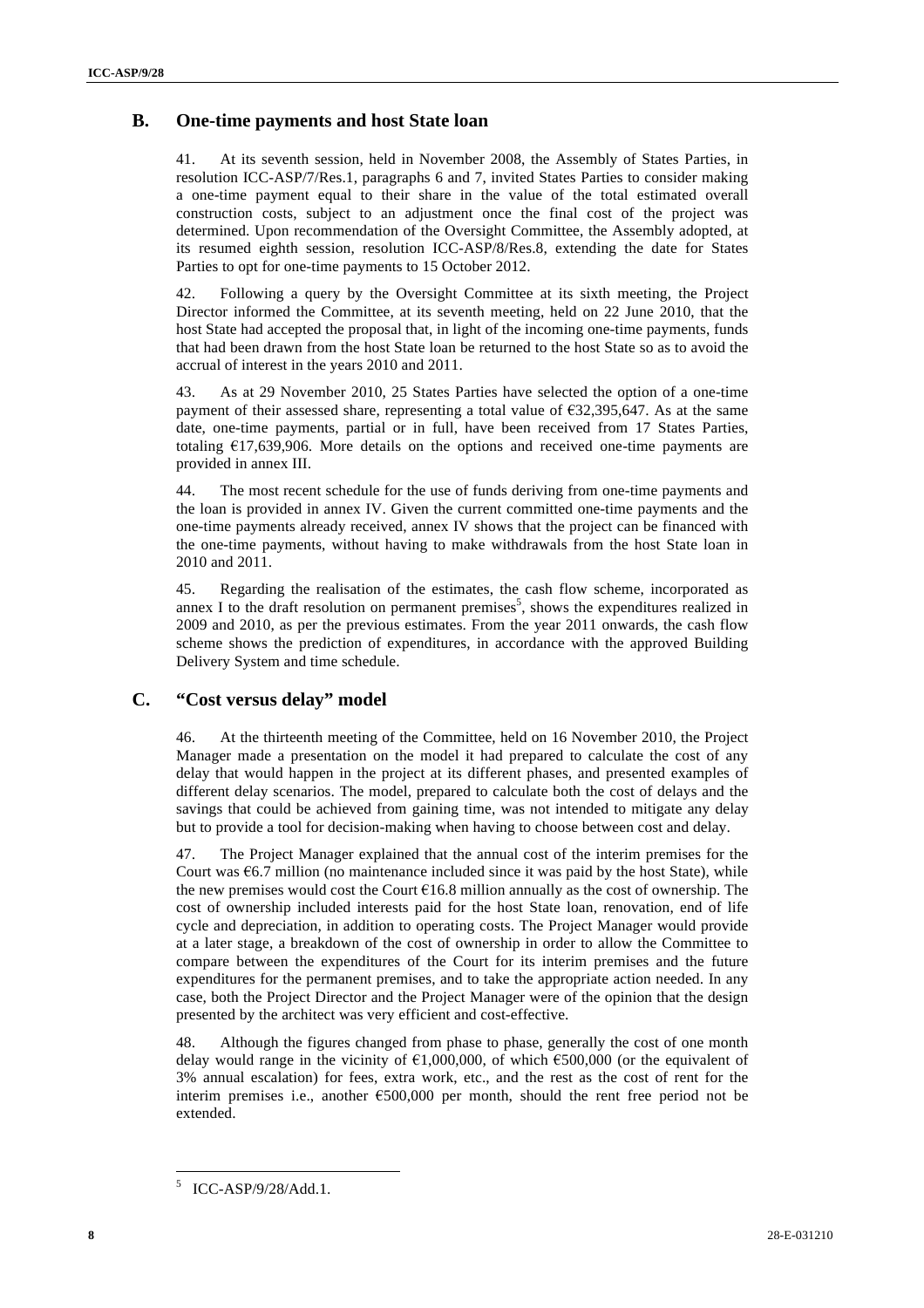49. The Project Manager explained that, notwithstanding the one-year delay of the <sup>9</sup> project, it could still be completed within the  $E190$  million budget. This was mainly due to the near absence of inflation during last year and the fact that the resulting additional fees could be absorbed within the budget.

#### **IV. Operation of the governance structure**

#### **A. Introduction**

50. At its fifth meeting, held on 5 March 2010, the Committee considered, in accordance with resolutions ICC-ASP/7/Res.1 and ICC-ASP/8/Res.5, the project manual prepared by the Project Board<sup>6</sup>, which, inter alia, outlined the governance structure. The Committee was informed by the Project Director that the governance structure approved by the Assembly had been further elaborated so as to be in line with the actual needs of the project. The Committee observed that a number of challenges had to be overcome in the implementation and operation of the structure. In light of this, the Committee agreed to review the governance structure three months later.

51. At its seventh and eighth meetings, held on 22 June, and 5 July 2010, respectively, the Oversight Committee had before it several memoranda and letters, from the Project Director, the Registrar and the President of the Court referring to a number of issues related to the governance structure.

52. At its eighth meeting, held on 5 July 2010, the Committee noted with concern the continued submission of complaints related to the operation of the governance structure to the Oversight Committee, emanating from the Court, individual Court organs or the Project Director, and that the parties involved in the project seemed to rely on the Oversight Committee for resolving these issues instead of addressing them in more appropriate fora, such as the Project Board, or through internal Court mechanisms.

#### **B. External audit**

53. The External Auditor's report for 2009, contained in the financial statements for the period 1 January to 31 December  $2009^7$ , was released on 28 July 2010. Recommendation 1, in paragraph 26 of the report, stated that "following the initial period of operation, the Oversight Committee should review the governance arrangements relating to the Project, to confirm they are fit for purpose, and provide for full and clear accountability."

54. Other recommendations of the External Auditor report were $8$ :

"2. Delegations and authorities should be set at an appropriate level and authorizing officers have sufficient information, authority and oversight to discharge their responsibilities. Authorization should ultimately sit with the project sponsor;

3. Effective channels of communication should be developed between the Project Board, Oversight Committee and the Court's Co-ordination Council to ensure that all relevant information is communicated freely and openly to all of the organs within the Court;

4. The Court should build on the development of communications between the project team and users. The Board might consider a survey of key users on whether they feel these are effective;

5. The Project Team should develop a benefits realization plan which is included in the project manual in order to demonstrate the achievement of agreed objectives and benefits to enable the assessment of value for money; and

6. Following appointment of the architect, the Project Board should undertake a process review to identify any lessons learned to inform future procurements."

 $\frac{1}{6}$ Dated 3 March 2010.

ICC-ASP/9/13.

<sup>8</sup> Ibid., paras. 26 and 34.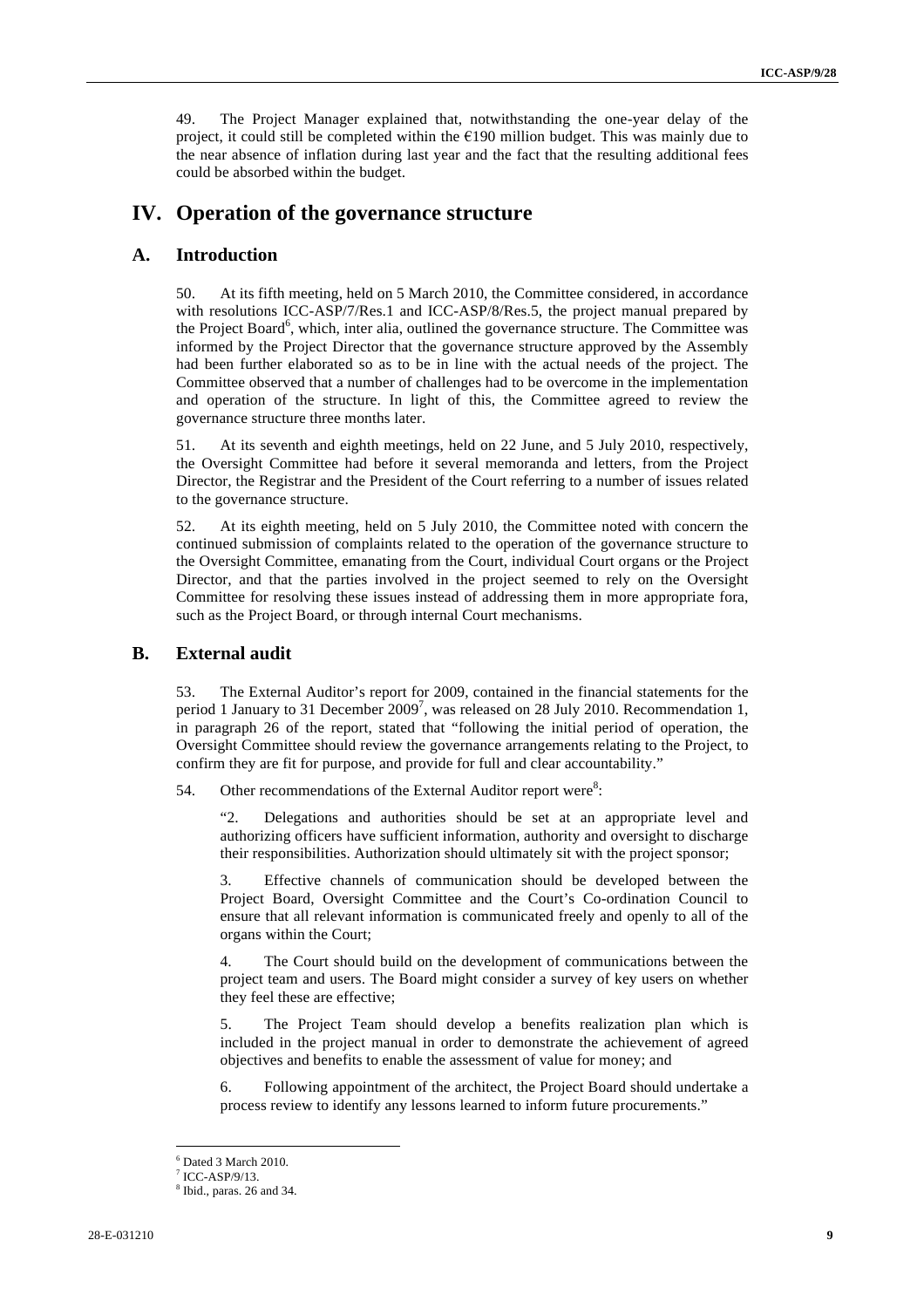#### **C. Recommendations of the Committee on Budget a nd Finance at its fifteenth session**

55. The Committee on Budget and Finance, at its fifteenth session, held from 23 to 30 August 2010, noted the importance of a timely follow up on the External Auditor's recommendations and urged the Project Director's Office to specify the unexpected costs resulting from the delays which had occurred and help identify offsetting savings.<sup>9</sup>

#### **D. Peer Review by the independent experts**

56. Based on recommendation 1 of the External Auditor, and considering the need identified previously to address the governance of the project, the Committee decided at its ninth meeting, held on 14 September 2010, to undertake a Peer Review on the governance structure of the permanent premises project to be conducted by its independent experts.

57. The experts<sup>10</sup> made a short presentation at the twelfth meeting of the Committee, held on 10 November 2010, on the main findings and recommendations of the peer review, reflected in their report dated 4 November 2010. The meeting was attended also by the host State, the Court and the Project Director

58. The experts proposed to find a pragmatic governance structure, in the context of this one-off project with a limited time span of five more years, which would achieve the objective of creating a joint ownership and involvement in the project by all parties in the project. The main recommendations were as follows:

(a) The modification of the Oversight Committee to include, as members, senior staff of the Court, and the host State;

(b) The establishment of a single Project Director with mandated responsibilities and authority over all the sub-projects (user project, cost and quality project, site project, and the design and construction project).;

The merging of the Project Director's Office (PDO) and the Project Office Permanent Premises (POPP) into a single office, underpinned by a Project Management Team coordinating all the sub-projects;

(d) The disbanding of the Project Board, which had not worked well to date and had been, at times, concerned with operational issues, which should be dealt with at a lower level;

(e) The provision of project management support to the user project to ensure a more positive and coordinated input of user requirements, capitalizing on the knowledge within the different organs of the Court; and

The complete examination and clarification of the financial framework of the project, including the examination of the arrangements necessary to cope with the future invoicing pressures of a construction project.

#### **E. Report of the Office of Internal Audit**

59. At the ninth meeting of the Committee, held on 14 September 2010, The Internal Auditor made a presentation on preliminary findings and recommendations related to governance aspects, which were part of the audit that had been conducted on the Permanent Premises Project. The internal auditor explained that originally, the audit was focused mainly on project management and that the governance structure was considered only inasmuch as was necessary for that purpose. The governance aspects of the project became more important later in the audit, once it was realized that some governance dysfunctions needed to be addressed.

<sup>-&</sup>lt;br>9 ICC-ASP/9/15, para. 137.

<sup>&</sup>lt;sup>10</sup> Mr. Ken Jeavons and Mr. Pierre Gilliot, supported by Mr. Jean-Manuel Megow.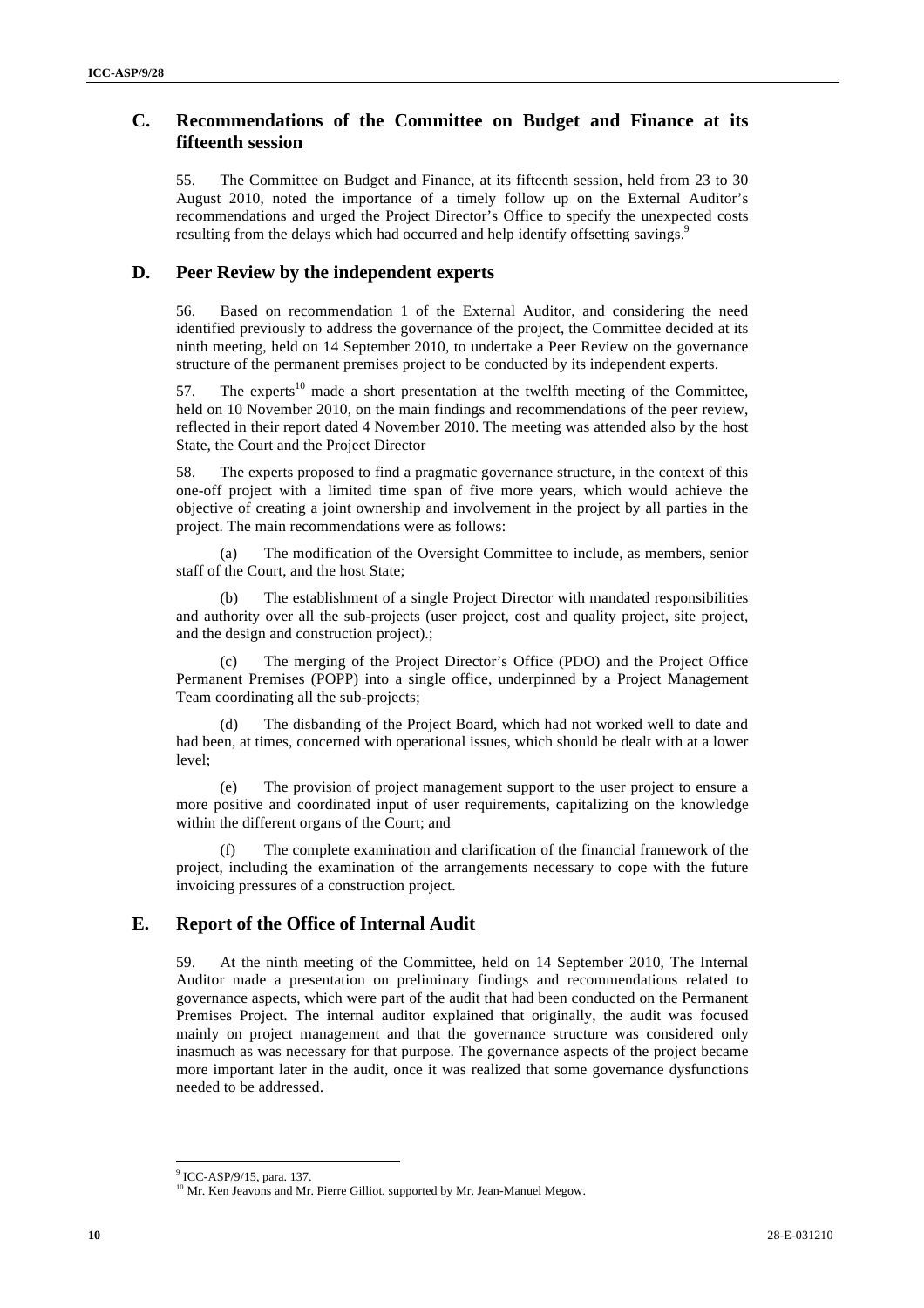60. The report of the internal audit, dated 3 November 2010, was made available to the Committee members on 29 November 2010, at their request, as an additional input for their discussions on the governance structure of the project.

#### **F. Review of the governance structure of the project**

The host State and the Court made oral comments to the peer review conducted by the experts at the 13th meeting of the Committee, held on 10 November 2010. The Project Director later submitted his comments in writing on 23 November 2010. The Court submitted its comments in writing on 24 November 2010.

62. In view of the fact that it was therefore not possible for the Committee to conduct a full consideration of all elements of the governance of the project in advance of the ninth session, the Committee decided to keep the issue under consideration during 2011 and to request the authorization of the Assembly to implement any changes in the project which it might deem necessary, subject to the subsequent approval of the Assembly.

#### **V. Other matters**

#### **A. Project manual**

63. At its fifth meeting, held on 5 March 2010, the Committee considered, in accordance with resolutions ICC-ASP/7/Res.1 and ICC-ASP/8/Res.5, the project manual prepared by the Project Board.<sup>11</sup> The project manual, inter alia, contained a risk register.

64. The Committee agreed to consider the risk register in detail at its forthcoming meetings. The Committee noted with concern the area of risk in the project organization, in particular since it had the potential to cause additional delay. In this connection, the suggestion was made to include in the project manual a chapter on the mitigation of risks and possible strategies for the acceleration of the project and for preventing additional delays.

65. The report of the Internal Auditor recommended splitting the current Project manual into two different documents: a) a Project Plan describing the general goals and approach of the project, and b) the Project Manual *stricto sensu*, with the detailed instructions and procedures of the project. Moreover, the Internal Auditor recommended producing other documents and reports. As the report, became available in recent dates, the recommendations are being studied by the Project Director, who will make his proposals to the Oversight Committee at a later stage.

#### **B. Risk Register.**

66. There are risk registers on different levels in the project: at the Design Team level (mainly technical risks), at the Project Team level (technical and procedural risks) and at the Project Board level (combining risks at the strategic level and the most relevant risks at the Design Team and Project Team levels). For every risk, a risk manager has been identified. The risks are monitored in all subsequent meetings.

#### **C. Communication**

67. One of the lessons learned during the Preliminary Design phase was that communication should be improved drastically. This was also a recommendation of the Internal Auditor. In this regard, the PDO's communication manager has put in place a newsletter as of September 2010 and an information centre for the project as of October 2010. At the request of the Registrar, an internet site is being developed to inform States Parties and all other interested parties on the development of the project. The site will be launched shortly. Also, in order to keep staff of the Court duly informed, an intra-net site is being developed and will be working in January 2011.

 $11$  Dated 3 March 2010.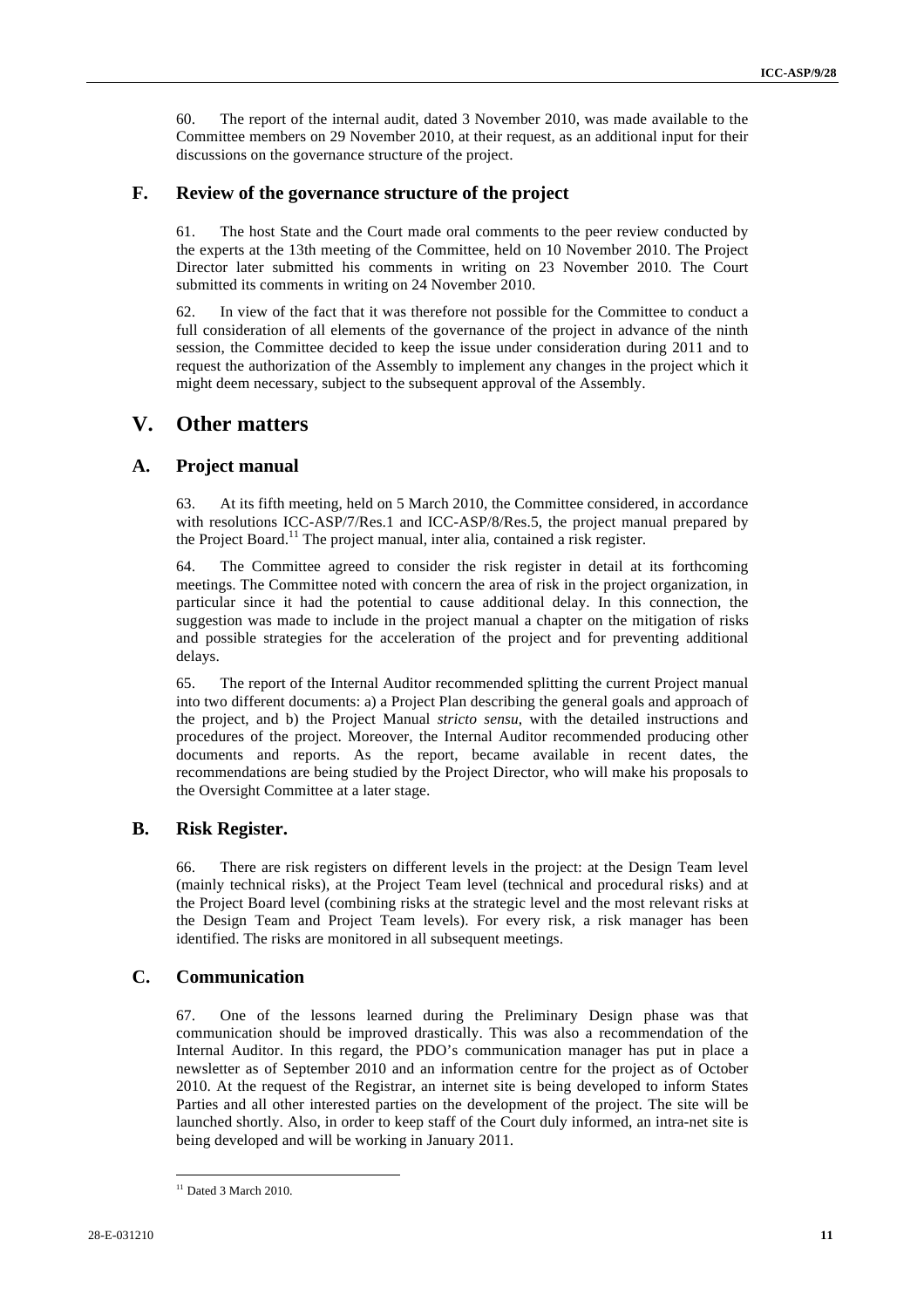#### **D. Selection of the new Project Director**

68. On 4 November 2010, the Project Director tendered his resignation in a letter addressed to the Registrar of the Court and the Chair of the Committee, indicating that it would take effect on 1 March 2011.

69. At its twelfth meeting, held on 10 November 2010, the Committee decided that, in keeping with the spirit of the recommendations of the peer review, an interview panel for the selection process of the Project Director should be established consisting of one representative from the Committee, the Court and the host State. Ambassador Jorge Lomónaco (Mexico) accepted to represent the Committee at the panel and chair it. The point was made that the Court should be represented at the panel at a higher level than D-1, since D-1 was the level of the post under recruitment. In addition, the panel would benefit from the assistance of one non-voting independent expert, and one representative from the Human Resources Section to provide assistance with the technical/administrative work. Other members of the Committee would be allowed to be present during the process but not as members of the panel. The selection panel would then make its recommendations to the Committee, which would make the final decision.

70. The Committee further decided that in case of delay with the recruitment of the Project Director, there would be the possibility of hiring a consultant as an interim solution.

#### **VI. Future work of the Committee**

71. During the year 2011, the Committee will continue its examination of the governance structure of the project. If authorized by the Assembly at its ninth session, it will adopt and implement any adjustments that may be required, on a provisional basis, until approved by the Assembly at its following session.

72. The Committee will also complete the recruitment of the new Project Director with the participation of the Court and the host State, in order to select a suitable candidate who would successfully lead the project and represent all parties in the project.

73. Finally, the Committee will approve the Final Design and the tender strategy to go to the next Construction phase which will start at the beginning of 2012.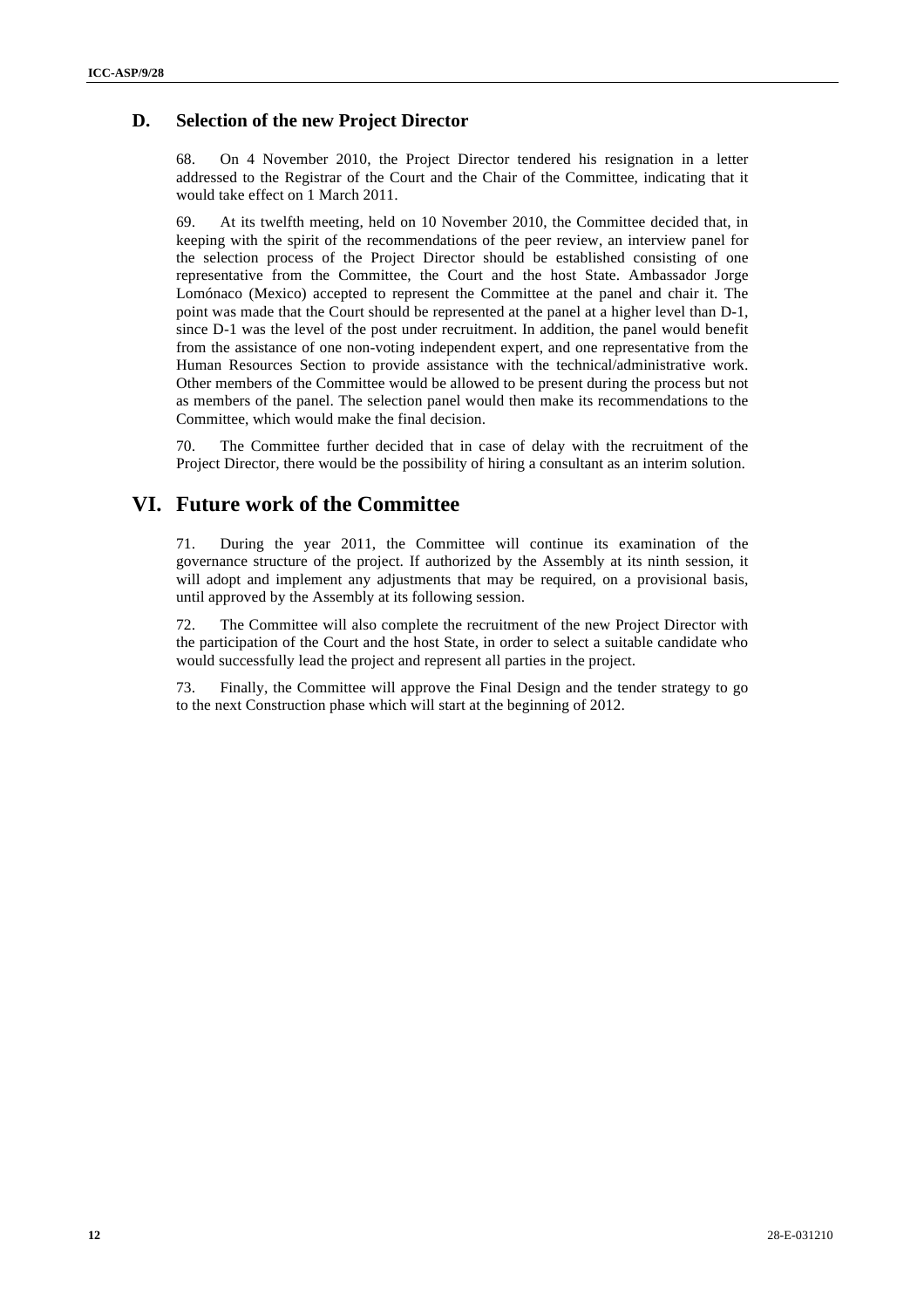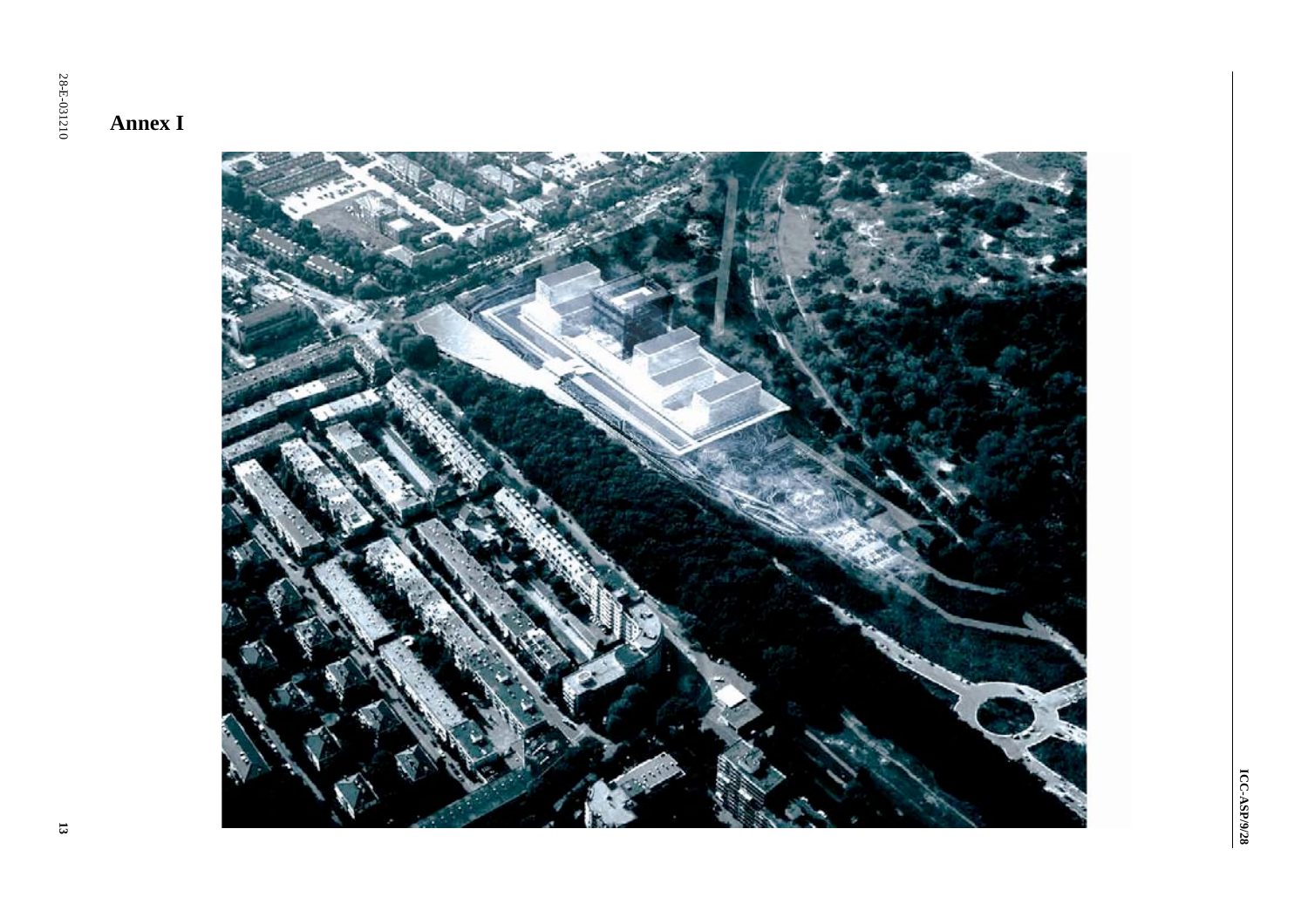#### **Annex II**

#### **Chart on costs**

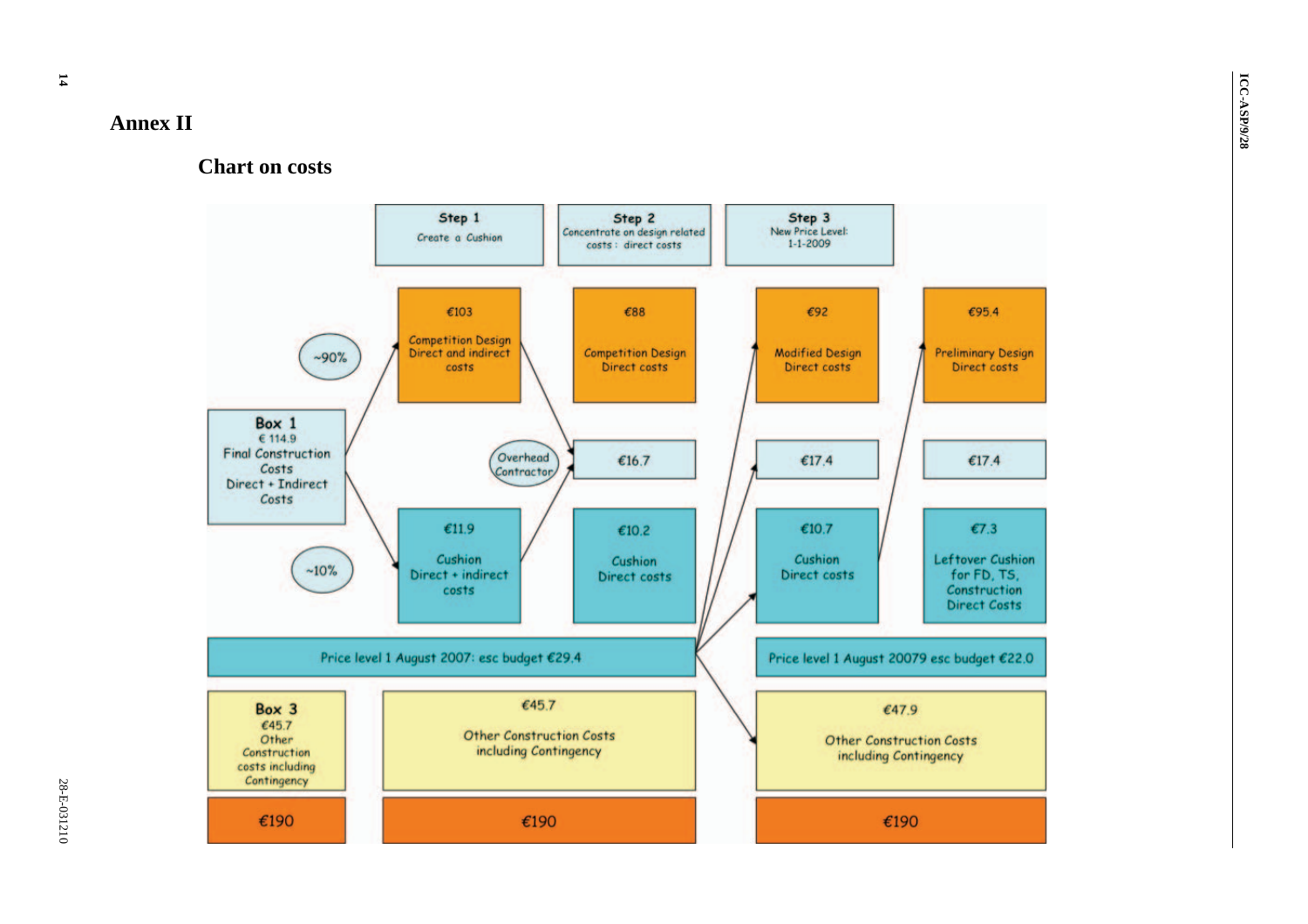# **Annex III**

## **One-time payments and cash flow**

#### **One-Time Payments and cash flow** received  $29.20$

|        | 29 November 2010    |                                                     |                                            |                           |              |             |           |            |                |           |              |
|--------|---------------------|-----------------------------------------------------|--------------------------------------------|---------------------------|--------------|-------------|-----------|------------|----------------|-----------|--------------|
|        | <b>States</b>       | No. of installments                                 | <b>Timing of installments</b>              | $16-Oct$                  | $16-Nov$     | Later       | 2009      | 2010       | 2011           | 2012      | <b>Total</b> |
|        | Andorra             | not specified                                       | not specified                              | $\mathbf{x}$              |              |             |           | 18,305     |                |           | 18,305       |
|        | Australia           | number of installments                              | before end 2012                            | $\boldsymbol{\mathrm{X}}$ |              |             |           | 2,725,921  | $\overline{0}$ | 1,362,960 | 4,088,881    |
| 3      | <b>Burkino Faso</b> | not specified                                       | not specified                              |                           |              | $\bf{x}$    |           | 4,576      |                |           | 4,576        |
|        | Cambodia            | not specified                                       | not specified                              | $\mathbf{x}$              |              |             |           | 2,288      |                |           | 2,288        |
| $\sim$ | Canada              |                                                     | not specified                              | $\mathbf{x}$              |              |             |           | 6,811,751  |                |           | 6,811,751    |
|        | Lithuania           | in periodic installments                            | in 2011 and 2012                           |                           |              | X           |           | 23,644     | 23,644         | 23,644    | 70,932       |
|        | Mexico              |                                                     | between 2010 and 2012                      |                           | $\mathbf{x}$ |             |           | 1,721,433  | 1,721,433      | 1,721,433 | 5,164,300    |
| 8      | Montenegro          | not specified                                       | not specified                              | X                         |              |             |           | 2,268      | 20             |           | 2,288        |
| 9      | Portugal            | 3 installments of EUR €494,000                      | 2010, 2011 and 2012                        | $\mathbf{x}$              |              |             |           | 401,947    | 401,947        | 401,947   | 1,205,842    |
| 10     | South Africa        | not specified                                       | not specified                              | $\mathbf{x}$              |              |             |           | 663,557    |                |           | 663,557      |
| 11     | Jordan              |                                                     | between 2010 and 2012                      |                           |              | x           |           | 9,153      | 9,153          | 9,153     | 27,458       |
| 12     | Italy               |                                                     | yearly installments in 2010, 2011 and 2012 |                           |              | X           | 2,092,090 | 1,781,707  | 3,873,977      | 3,873,977 | 11,621,751   |
| 13     | Mauritius           |                                                     | not specified                              |                           |              |             |           | 25,169     | $\overline{0}$ | $\Omega$  | 25,169       |
| 14     | Hungary             |                                                     | not specified                              |                           |              |             |           | 186,101    | 186,101        | 186,101   | 558,303      |
| 15     | Serbia              | monthly installments of EUR 5,000                   | start in 2010                              |                           |              |             |           | 48,051     | $\Omega$       | $\Omega$  | 48,051       |
| 16     | Bolivia             | not specified                                       | not specified                              |                           |              |             |           | 13,729     | $\Omega$       | $\Omega$  | 13,729       |
| 17     | Finland             |                                                     | before end 2010                            |                           |              |             |           | 1,290,503  | $\Omega$       | $\Omega$  | 1,290,503    |
| 18     | Samoa               |                                                     | not specified                              |                           |              |             |           | 2,288      | $\Omega$       | $\Omega$  | 2,288        |
| 19     | Liechtenstein       |                                                     | not specified                              |                           |              |             |           | 22,881     | $\Omega$       |           | 22,881       |
| 20     | Djibouti            |                                                     | not specified                              |                           |              |             |           | 763        | 763            | 762       | 2,288        |
| 21     | Albania             |                                                     | 2011 and 2012                              |                           |              |             |           | $\Omega$   | 6,865          | 6,864     | 13,729       |
| 22     | Iceland             |                                                     | 2012                                       |                           |              |             |           | $\Omega$   | $\Omega$       | 84,661    | 84,661       |
| 23     | Benin               | not specified                                       | not specified                              |                           |              |             |           | $\Omega$   | 2,288          | $\Omega$  | 2,288        |
| 24     | Czech Republic      | $\overline{2}$                                      | 2012                                       |                           |              | X           |           | $\Omega$   | $\Omega$       | 642,963   | 642,963      |
| 25     | San Marino          |                                                     | not specified                              |                           |              | $\mathbf x$ |           | 6,864      | $\Omega$       |           | 6,864        |
|        |                     |                                                     |                                            | 12,792,912                | 1,721,433    | 12,356,240  | 2,092,090 | 15,762,900 | 6,226,191      | 8,314,466 | 32,395,647   |
|        |                     | Total of One-time Payment received till 19 Nov 2010 |                                            |                           | 17,639,906   |             |           |            |                |           |              |

|                                   |           | <b>Actuals 2010</b> |            | Forecast 2010 |  |  |
|-----------------------------------|-----------|---------------------|------------|---------------|--|--|
| <b>Cash flow overview</b>         | Ortr I    | Ortr II             | Qrtr III   | Ortr IV       |  |  |
|                                   |           |                     |            |               |  |  |
| Cash in:                          |           |                     |            |               |  |  |
| <b>Balance from previous year</b> | 2,237,619 | 3,320,139           | 12,417,862 | 13.040.289    |  |  |
| Incoming One-time payments        | 2,847,212 | 11.336,882          | 1.363.722  | 215.084       |  |  |
| Total:                            | 5.084.831 | 14,657,021          | 13.781.584 | 13.255.373    |  |  |
| Cash out:                         |           |                     |            |               |  |  |
| Costs for the permanent premises  | 1.764.692 | 814,159             | 741.295    | 1.803.620     |  |  |
| Repayment Loan MFA NL             |           | 1.425,000           |            |               |  |  |
| <b>Balance to carry over</b>      | 3.320.139 | 12,417,862          | 13.040.289 | 11.451.753    |  |  |
|                                   |           |                     |            |               |  |  |

| <b>Estimated</b> |            |              |  |  |  |  |  |  |  |  |  |
|------------------|------------|--------------|--|--|--|--|--|--|--|--|--|
| 2010             | 2011       | 2012         |  |  |  |  |  |  |  |  |  |
|                  |            |              |  |  |  |  |  |  |  |  |  |
|                  |            |              |  |  |  |  |  |  |  |  |  |
| 2,237,619        | 11,451,753 | 5.477.944    |  |  |  |  |  |  |  |  |  |
| 15,762,900       | 6,226,191  | 8.314.466    |  |  |  |  |  |  |  |  |  |
| 18,000.519       | 17.677.944 | 13.792.410   |  |  |  |  |  |  |  |  |  |
|                  |            |              |  |  |  |  |  |  |  |  |  |
| 5,123,766        | 12,200,000 | 15,700,000   |  |  |  |  |  |  |  |  |  |
| 1,425,000        |            |              |  |  |  |  |  |  |  |  |  |
| 11,451,753       | 5.477.944  | $-1,907,590$ |  |  |  |  |  |  |  |  |  |
|                  |            |              |  |  |  |  |  |  |  |  |  |